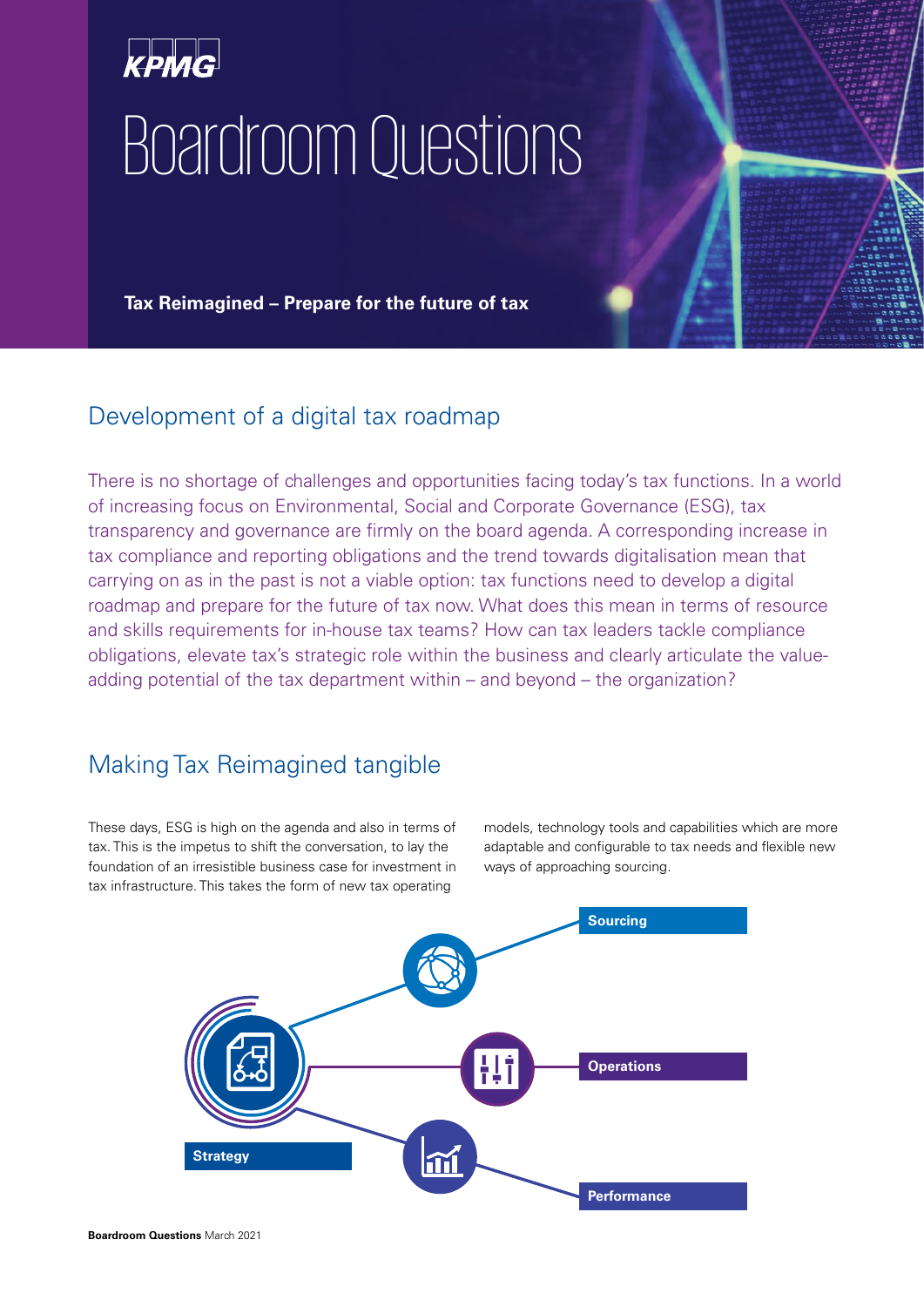### **Finding the right sourcing strategy**

Many organizations have started to explore a center of excellence approach to manage their tax compliance requirements, aiming to improve efficiency and effectiveness with one global team in charge of the company's tax compliance. While centralization of compliance within the tax function can be an efficient solution, the required country-specific expertise and technologies can be very costly. Companies may prefer to outsource some aspects of tax compliance as part of their strategy to safeguard risk mitigation, quality assurance and effective cost management.

### **Optimising the Tax Operating Model**

When the tax function is transformed through centralization or outsourcing, companies need to review their tax processes to ensure they remain fit for purpose. Many tax leaders see change as an opportunity to reevaluate processes, applying a Lean Six Sigma approach to define the future of tax processes at their organization.

Any strategic review of processes will need to be aligned with the company's vision for their tax technology strategy. Tax authorities are investing heavily in digital solutions, which is vastly improving their ability to gather more tax information and gain better insights into the tax and financial positions of taxpayers. Taxpayers and their advisors also need to embrace new technologies – to enable compliance with the new real-time reporting requirements and operate more accurately and efficiently.

As part of their tax risk management strategy, boards should seek to ensure that they have an appropriate governance model and tax control framework in place, including active management of tax authority relationships in major jurisdictions.

### **Managing performance of the tax function**

Setting appropriate KPIs for the tax function and measuring performance against these will help identify any adjustments to the strategy or improvements to the processes, technology or controls that may be needed.

Boards need to be:

- Confident that the tax strategy is being implemented as envisioned
- Comfortable that the tax function has appropriate internal control procedures in place
- Secure that they can rely on prompt and precise tax reporting to support informed decision-making.

## How can the board become more proactive in this area?

### **Establish a clear tax strategy**

To remain competitive and compliant in today's environment, every company should develop and implement a clear tax strategy, including setting parameters and principles, and establishing a robust and well-documented control environment.

### **Engage with & communicate the tax strategy**

While there are currently no plans in Switzerland to require companies to publish their tax strategy by law, ESG initiatives such as the Global Reporting Initiative and its new tax Standard GRI: 207: Tax are encouraging boards to clearly and consistently articulate their tax strategy to external stakeholders.

### **Address any deviations from the tax strategy**

Having a clear process in place to escalate any deviations from the tax strategy as articulated will enable the board to address and resolve any issues in a timely manner.

### **Enable dialogue with tax management**

Boards are looking to be sufficiently informed on tax risk management matters, to understand issues that have been raised at the board level, and to ask the right questions.

### **Consider independent tax function reviews**

Many boards are considering engaging a suitably qualified and independent professional services firm to discuss their tax strategy and review their tax processes on a regular basis.

### **Stay up to date**

As the world of tax transforms, organizations will need to develop tax teams that, besides the requisite legal and accounting knowledge, also have new skills. They will need to understand tax technology and data analytics – critical for both compliance and strategic decision-making. Understanding communications will be vital for managing and mitigating reputational risk. And understanding the business will be crucial for ensuring the tax function adds its full potential value.